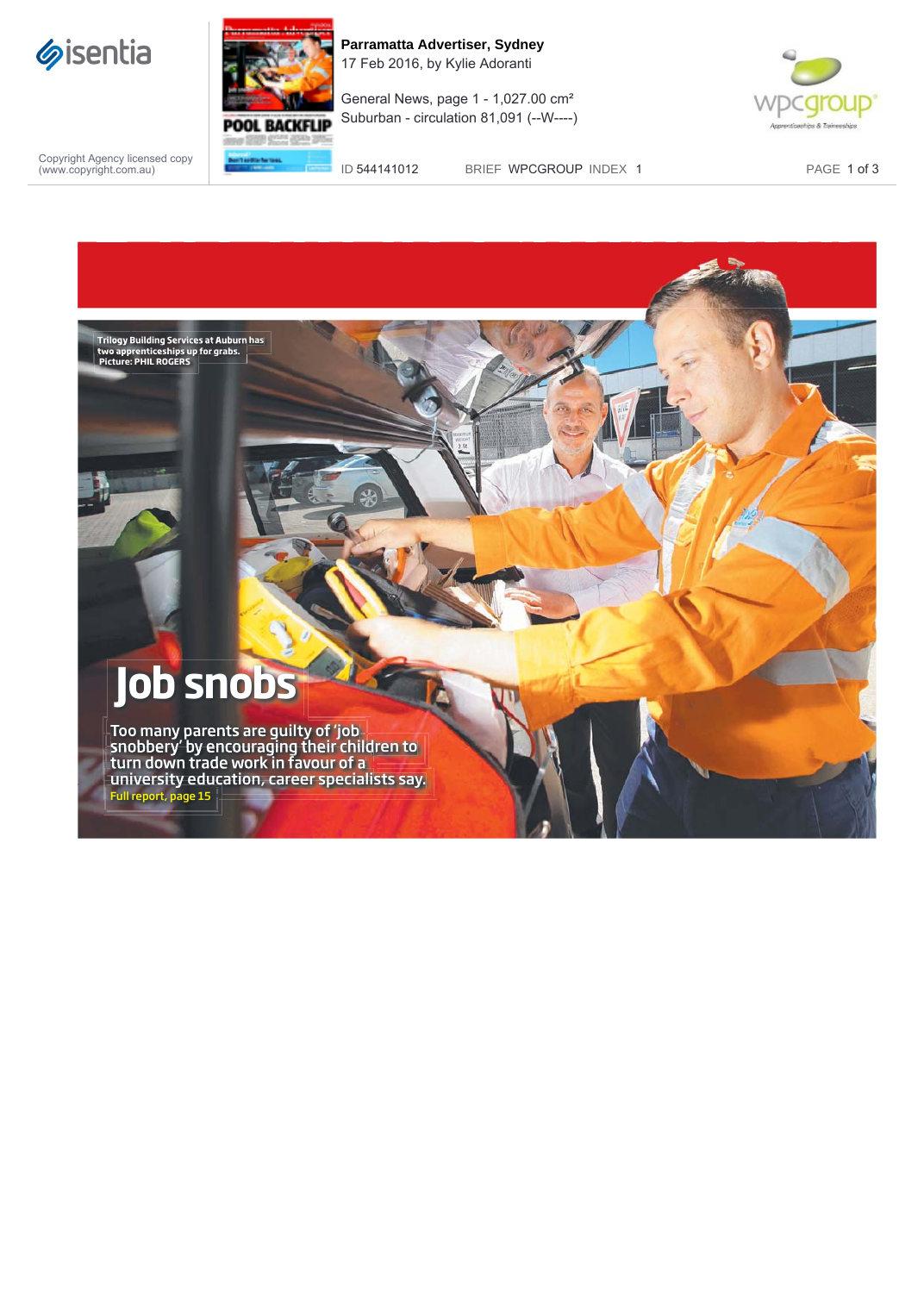



**Parramatta Advertiser, Sydney** 17 Feb 2016, by Kylie Adoranti

General News, page 1 - 1,027.00 cm² Suburban - circulation 81,091 (--W----)



Copyright Agency licensed copy (www.copyright.com.au)

ID 544141012 BRIEF WPCGROUP INDEX 1 PAGE 2 of 3

## WESTERN SYDNEY

## **Pushy parents impact on jobs EXPERTS WARN AGAINST UNI PRESSURING**

## **Kylie Adoranti**

PARENTS should let their children decide on what career path they want to take rather than expecting too much from them, a workforce development and skills expert says.

for Workplace Skills and Innovation chief executive Nicholas Wyman said young people were often pressured by their parents to go to university. WPC Group and Institute

Mr Wyman said teens needed to understand it wasn'tthe end of the world if they did not go to uni.

"Parents have to have an open-minded view and really let their child work out what it is that interests them," he said.

" You get these myopically focused parents who say 'that's where my daughter or son is going to go whether they like it or not'.

With the youth unemployment rate in western Sydney higher than other regions, the *Job U* author said something needed to be done.

"Let your children explore the options that are available and see what's right for them.

"A lot of these parents think university education is going to lead to a higher paid, prestigious job and the fact is there are a lot of trades through apprentices who are earning a lot more than someone who has a university degree."

In Parramatta, the unemployment rate for ages 15 and 24 is 10.1 per cent, compared with 9.8 per cent in the inner west and 4.5 per cent in the northern beaches.

Mr Wyman said there were unfilled apprenticeships in western Sydney but people would not take them.

Trilogy Building Services, Auburn, general manager

George Fountis said at the moment, there were two apprenticeships up for grabs at his heating, airconditioning and refrigeration service business.

Western Sydney Regional Organisation of Councils (WSROC) president Tony Hadchiti echoed Mr Wyman's concerns.

"Too many of our youth believe that future opportunities can only come via a university education," Cr Hadchiti said.

"Just because a young person is capable of completing a university degree doesn't necessarily mean that it is the best option for them or the community for that matter – this kind of thinking has resulted in far too many degree-qualified baristas in Sydney," he said.

He said pathways from high schools into vocational training needed to be strengthened.